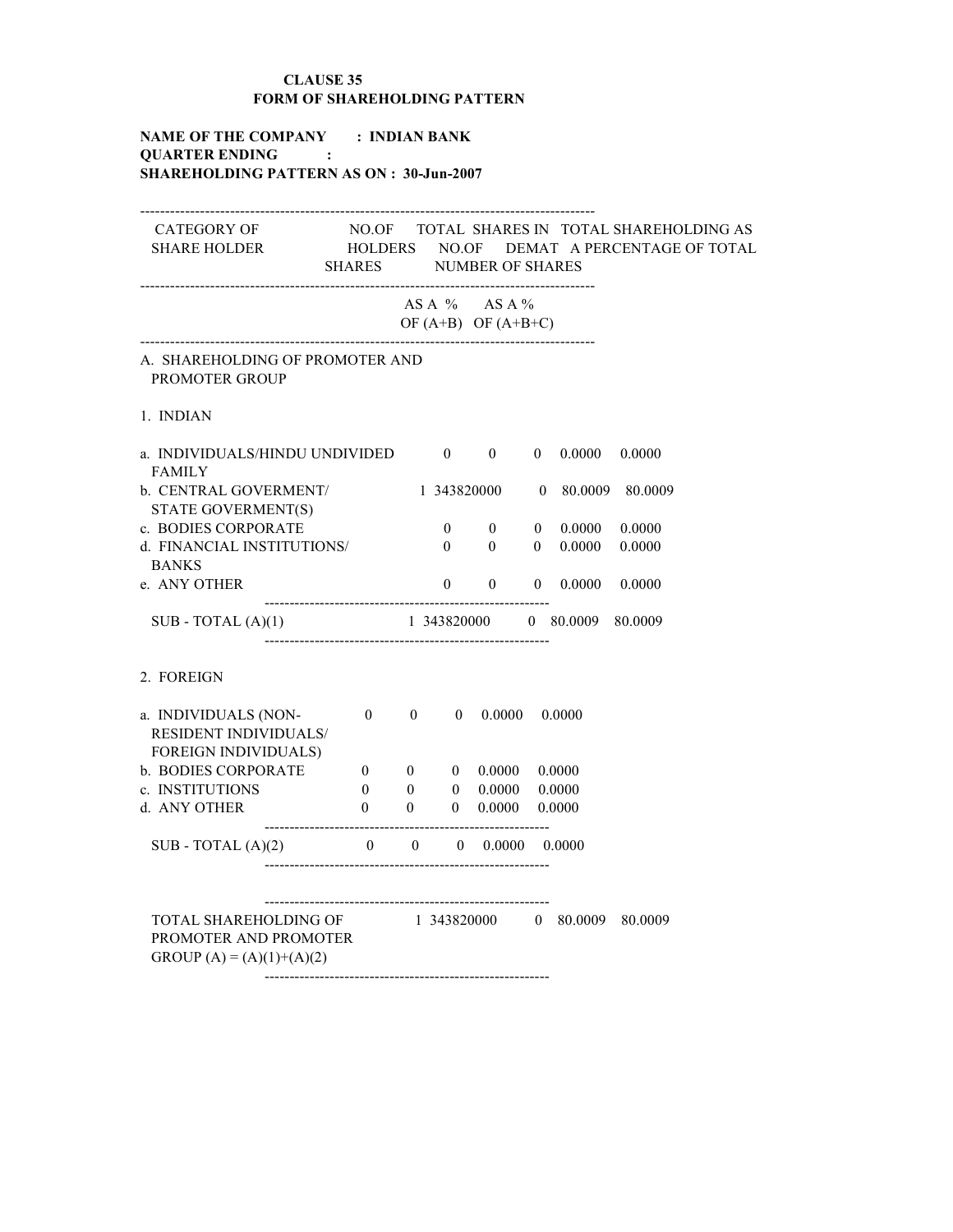### CATEGORY OF NO.OF TOTAL SHARES IN TOTAL SHAREHOLDING AS SHARE HOLDER HOLDERS NO.OF DEMAT A PERCENTAGE OF TOTAL SHARES NUMBER OF SHARES

|                                                                                                                                                                                |          |  | AS A $%$ AS A $%$<br>OF $(A+B)$ OF $(A+B+C)$ |                                   |                                            |        |
|--------------------------------------------------------------------------------------------------------------------------------------------------------------------------------|----------|--|----------------------------------------------|-----------------------------------|--------------------------------------------|--------|
| <b>B. PUBLIC SHAREHOLDING</b><br><b>1. INSTITUTIONS</b><br>a. MUTUAL FUNDS/UTI 28 7795167 7795167 1.8137 1.8137<br>b. FINANCIAL INSTITUTIONS/ 10 1034150 1034150 0.2406 0.2406 |          |  |                                              |                                   |                                            |        |
| <b>BANKS</b><br>c. CENTRAL GOVERMENT/                                                                                                                                          |          |  |                                              | $0 \t 0 \t 0 \t 0.0000 \t 0.0000$ |                                            |        |
| STATE GOVERMENT(S)                                                                                                                                                             |          |  |                                              |                                   |                                            |        |
| d. VENTURE CAPITAL FUNDS 0 0 0.0000 0.0000                                                                                                                                     |          |  |                                              |                                   |                                            |        |
| e. INSURANCE COMPANIES                                                                                                                                                         | $\sim$ 0 |  |                                              | $0 \t 0 \t 0.0000 \t 0.0000$      |                                            |        |
| f. FOREIGN INSTITUTIONAL<br><b>INVESTORS</b>                                                                                                                                   |          |  |                                              |                                   | 56 58396403 58396403 13.5878 13.5878       |        |
| g. FOREIGN VENTURE                                                                                                                                                             |          |  |                                              | $0 \t 0 \t 0 \t 0.0000 \t 0.0000$ |                                            |        |
| <b>CAPITAL INVESTORS</b>                                                                                                                                                       |          |  |                                              |                                   |                                            |        |
| h. ANY OTHER                                                                                                                                                                   |          |  |                                              |                                   |                                            |        |
| SUB - TOTAL (B)(1) 94 67225720 67225720 15.6422 15.6422                                                                                                                        |          |  |                                              |                                   |                                            |        |
| 2. NON-INSTITUTIONS                                                                                                                                                            |          |  |                                              |                                   |                                            |        |
| a. BODIES CORPORATE                                                                                                                                                            |          |  |                                              |                                   | 545 1924919 1924919 0.4478 0.4478          |        |
| b. INDIVIDUALS -                                                                                                                                                               |          |  |                                              |                                   |                                            |        |
| I. INDIVIDUAL SHAREHOLDERS 90378 15878495 15878072 3.6946 3.6946                                                                                                               |          |  |                                              |                                   |                                            |        |
| HOLDING NOMINAL SHARE CAPITAL                                                                                                                                                  |          |  |                                              |                                   |                                            |        |
| <b>UPTO RS. 1 LAKH</b><br>II. INDIVIDUAL SHAREHOLDERS<br>HOLDING NOMINAL SHARE CAPITAL<br>IN EXCESS OF RS. 1 LAKH<br>c. ANY OTHER                                              |          |  |                                              |                                   | 13 248719 248719 0.0578 0.0578             |        |
| <b>CLEARING MEMBER</b>                                                                                                                                                         |          |  |                                              |                                   | 250 623142 623142 0.1449 0.1449            |        |
| <b>TRUSTS</b>                                                                                                                                                                  |          |  |                                              |                                   | 4 45909 45909 0.0106 0.0106                |        |
| <b>CORPORATE CM/TM</b>                                                                                                                                                         |          |  |                                              |                                   | 8 3096 3096 0.0007                         | 0.0007 |
|                                                                                                                                                                                |          |  |                                              |                                   | 262 672147 672147 0.1563 0.1563            |        |
|                                                                                                                                                                                |          |  |                                              |                                   |                                            |        |
| $SUB - TOTAL (B)(2)$                                                                                                                                                           |          |  |                                              |                                   | 91198 18724280 18723857 4.3568             | 4.3568 |
| TOTAL PUBLIC SHAREHOLDING<br>$(B) = (B)(1)+(B)(2)$                                                                                                                             |          |  |                                              |                                   | 91292 85950000 85949577 19.9990 19.9990    |        |
| TOTAL $(A)+(B)$                                                                                                                                                                |          |  |                                              |                                   | 91293 429770000 85949577 100.0000 100.0000 |        |
| C. SHARES HELD BY<br><b>CUSTODIANS AND AGAINST</b><br>WHICH DEPOSITORY RECEIPTS<br><b>HAVE BEEN ISSUED</b>                                                                     |          |  |                                              |                                   | $0 \t 0 \t 0 \t 0.0000$                    |        |
| GRAND TOTAL (A)+(B)+(C) 91293 429770000 85949577                                                                                                                               |          |  |                                              |                                   | 100.0000                                   |        |

---------------------------------------------------------

-------------------------------------------------------------------------------------------

-------------------------------------------------------------------------------------------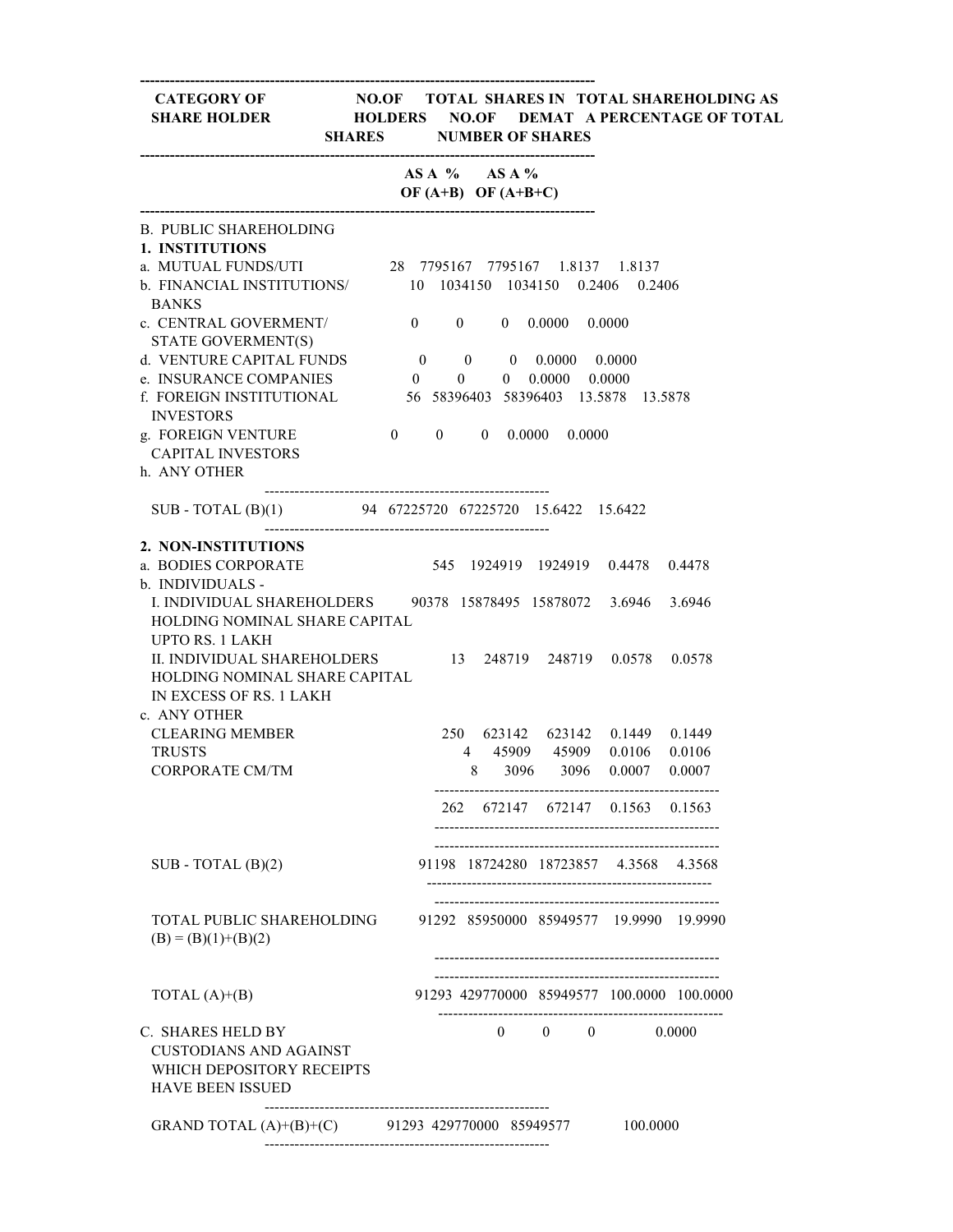#### INDIAN BANK (I)(b) STATEMENT SHOWING SHAREHOLDING OF PERSONS BELONGING TO THE CATEGORY "PROMOTERS AND PROMOTER GROUP" - 30-Jun-2007

--------------------------------------------------------------------------------- SL. NO NAME OF THE SHARE HOLDER NUMBER OF SHARES AS A % OF TOTAL SHARES NUMBER OF SHARES {i.e., GRAND TOTAL  $(A)+(B)+(C)$  INDICATED IN STATEMENT AT PARA (I)(a) ABOVE} --------------------------------------------------------------------------------- 1 H E THE PRESIDENT OF INDIA 343820000 80.0009 --------------------------------------------------------------------------------- TOTAL 343820000 80.0009 --------------------------------------------------------------------------------- INDIAN BANK (I)(c) STATEMENT SHOWING SHAREHOLDING OF PERSONS BELONGING TO THE CATEGORY "PUBLIC" AND HOLDING MORE THAN 1% OF THE TOTAL NUMBER OF SHARES - 30-Jun-2007 --------------------------------------------------------------------------------- SL.NO NAME OF THE SHARE HOLDER NUMBER OF SHARES AS A % OF TOTAL SHARES NUMBER OF SHARES {i.e., GRAND TOTAL  $(A)+(B)+(C)$  INDICATED IN STATEMENT AT PARA  $(I)(a)$  ABOVE} --------------------------------------------------------------------------------- 1 MONETARY AUTHORITY OF SINGAPORE 4620232 1.0750 2 GOVERNMENT OF SINGAPORE 10075036 2.3442 3 BARCLAYS CAPITAL MAURITIUS LIMITED 4619121 1.0747 --------------------------------------------------------------------------------- TOTAL 19314389 4.4941 --------------------------------------------------------------------------------- INDIAN BANK (I)(d) STATEMENT SHOWING DETAILS OF LOCKED-IN SHARES -30-Jun-2007 -----------------------------------------------------------------------------------

| SL NO NAME OF THE SHARE HOLDER NUMBER OF LOCKED-IN SHARES AS A %<br>LOCKED IN OF TOTAL NUMBER OF SHARES<br>SHARES {i.e., GRAND TOTAL<br>$(A)+(B)+(C)$ INDICATED IN<br>STATEMENT AT PARA (I)(a)<br>ABOVE |                            |                   |  |  |  |  |  |
|---------------------------------------------------------------------------------------------------------------------------------------------------------------------------------------------------------|----------------------------|-------------------|--|--|--|--|--|
|                                                                                                                                                                                                         | H E THE PRESIDENT OF INDIA | 343820000 80.0009 |  |  |  |  |  |
|                                                                                                                                                                                                         | TOTAL 343820000 80.0009    |                   |  |  |  |  |  |

### INDIAN BANK

(II)(a) STATEMENT SHOWING DETAILS OF DEPOSITORY RECEIPTS (DRs) - 30-Jun-2007

| SL.NO TYPE OF<br>(ADRs, GDRs,<br>$SDRs, etc.$ ) | DRs   | STATEMENT AT PARA (I)(a) | NUMBER OF NUMBER OF SHARES UNDERLYING OUTSTANDING<br>OUTSTANDING DR OUTSTANDING SHARES DRs AS A % OF TOTAL NUMBER OF<br>DRS UNDERLYING SHARES {i.e., GRAND TOTAL<br>OUTSTANDING $(A)+(B)+(C)$ INDICATED IN |  |
|-------------------------------------------------|-------|--------------------------|------------------------------------------------------------------------------------------------------------------------------------------------------------------------------------------------------------|--|
|                                                 | ABOVE |                          |                                                                                                                                                                                                            |  |
| NIL.                                            |       |                          |                                                                                                                                                                                                            |  |

-----------------------------------------------------------------------------------